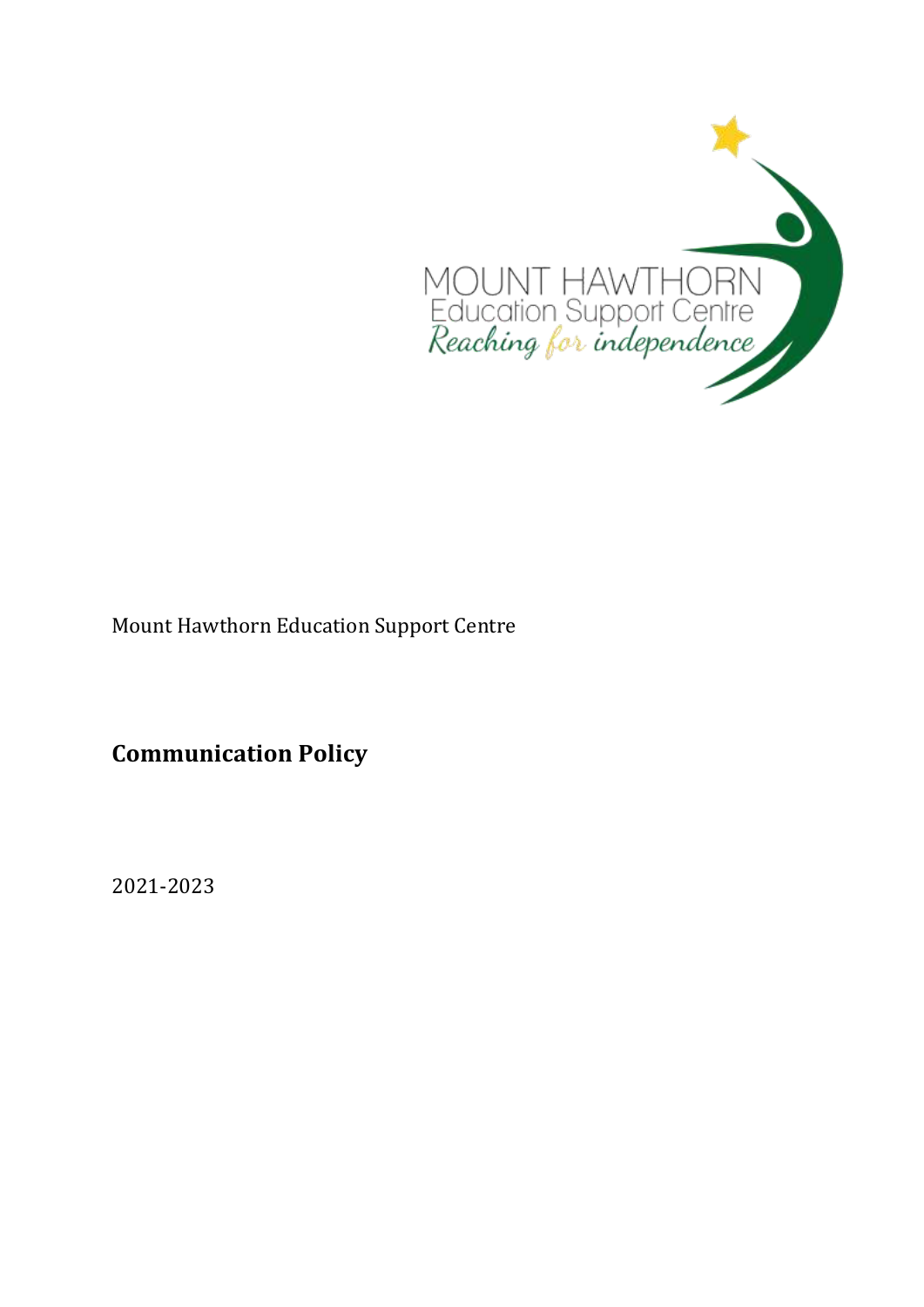# **Introduction**

At Mount Hawthorn Education Support Centre we believe that good communication at every level is essential to the running of the School. Communication takes on many forms,

- with parents, carers and family
- with students
- with staff
- with colleagues in other schools
- in the wider community

It is fundamental to the success of any organisation.

It is also critical in engaging our staff in the strategic direction of the School. This Policy outlines the responsibilities of all staff in maintaining good communication practice, the main communication channels available to staff and how and when they might be used to be effective.

# **Principles**

The guiding principles of this Policy are:

- To ensure staff are fully informed of all relevant school activity, to enable them to be as effective as possible in their role and to support the strategic direction of the School
- To ensure all staff are aware of their responsibility for maintaining good communication practice
- To provide easy access to essential, useful and engaging information for staff
- To maintain good and appropriate communication with the Department of Education Central and Regional Offices, parents, staff from other schools, therapists and the wider community
- To provide effective methods of communicating during a serious incident

# **Within the School**

This section details the responsibilities of all staff in communicating effectively within the School:

# *Administration*

- To ensure information is made available to all staff in a timely manner and via appropriate channels
- To ensure teachers have the relevant information available to communicate with their education assistants effectively
- To maintain open channels of two-way communication and to listen to feedback and comment from all staff
- To communicate respectfully with potential and current parents, visiting therapists and the wider community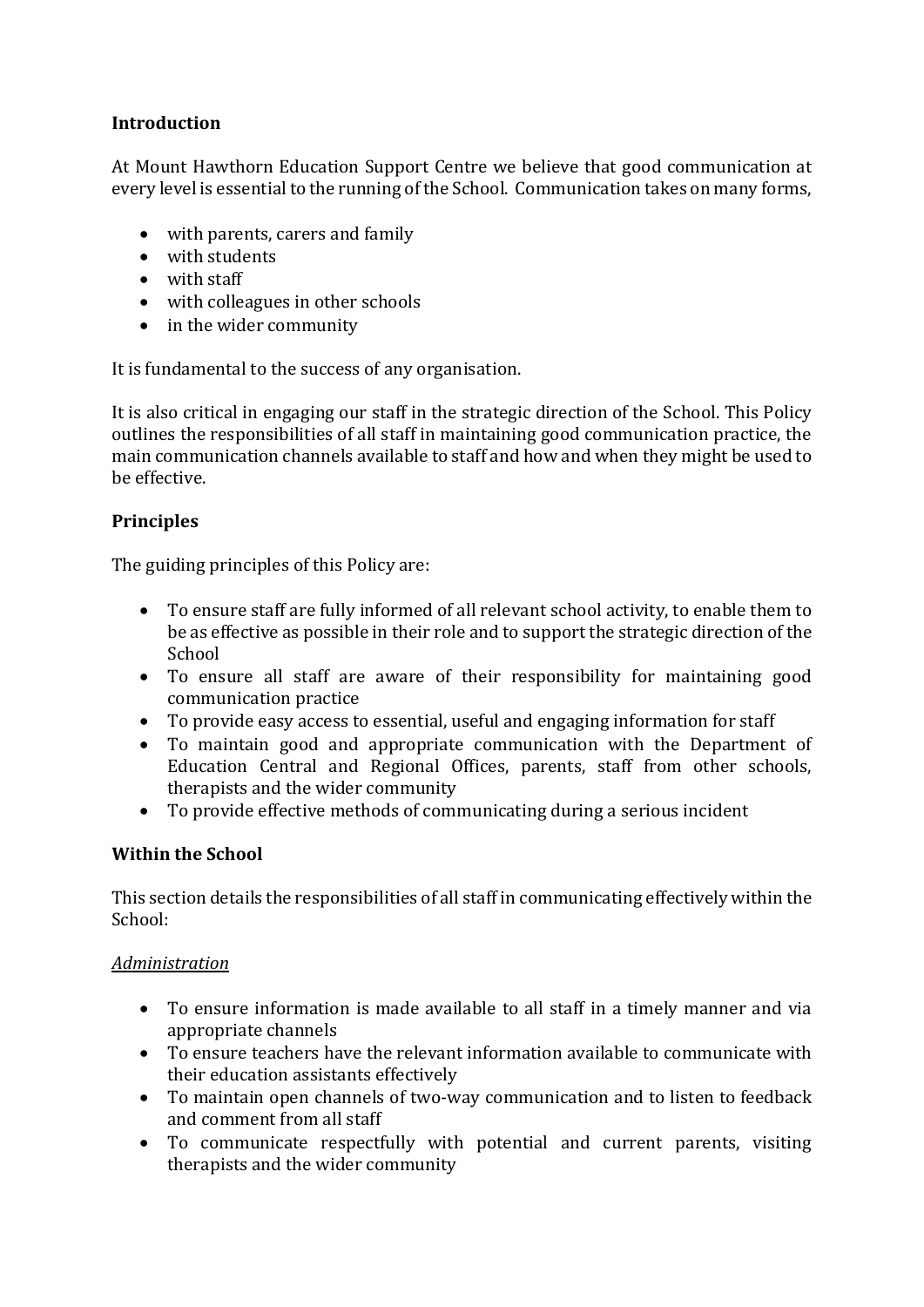# *Teachers*

- To communicate regularly with their education assistant teams, preferably face to face, to ensure information is available and understood within the context of the classroom and working environment and between staff on each day
- To ensure they and their education assistants are maintaining good communication practice in accordance with this Policy
- To maintain open channels of two-way communication, to listen to feedback and comment and to keep administration informed
- To ensure there is good communication between teachers-in-charge of classes and their DOTT teachers
- To ensure there is good communication between teachers-in-charge of classes and any relief teachers who may come in
- To communicate respectfully with potential and current parents, visiting therapists and the wider community

# *Education Assistants*

- To ensure that education assistants are fully informed by teachers about any information that they might need for their classes
- To ensure that education assistants communicate with one another about students' needs
- To ensure that education assistants are aware of timetabling and any changes in rosters, day to day
- To ensure that education assistants are aware of what communication should take place between themselves and parents

# *All staff*

- To ensure that all staff are fully aware of the School's strategic direction
- To ensure they are informed and have access to information in order to be as effective as possible in their role and to support the strategic direction of the School
- To ensure they are maintaining good communication practice in accordance with this Policy
- To use open channels of two-way communication to keep the Principal or Registrar and colleagues informed
- To feel confident that communicating with any colleagues in the School will be acknowledged and that their views will be well received

# *Committees and Staff Meetings*

- To ensure all staff are informed about staff meetings in a timely manner via email or noticeboards
- To ensure minutes are made available online or on paper in a timely manner via the all-staff emails or pigeon holes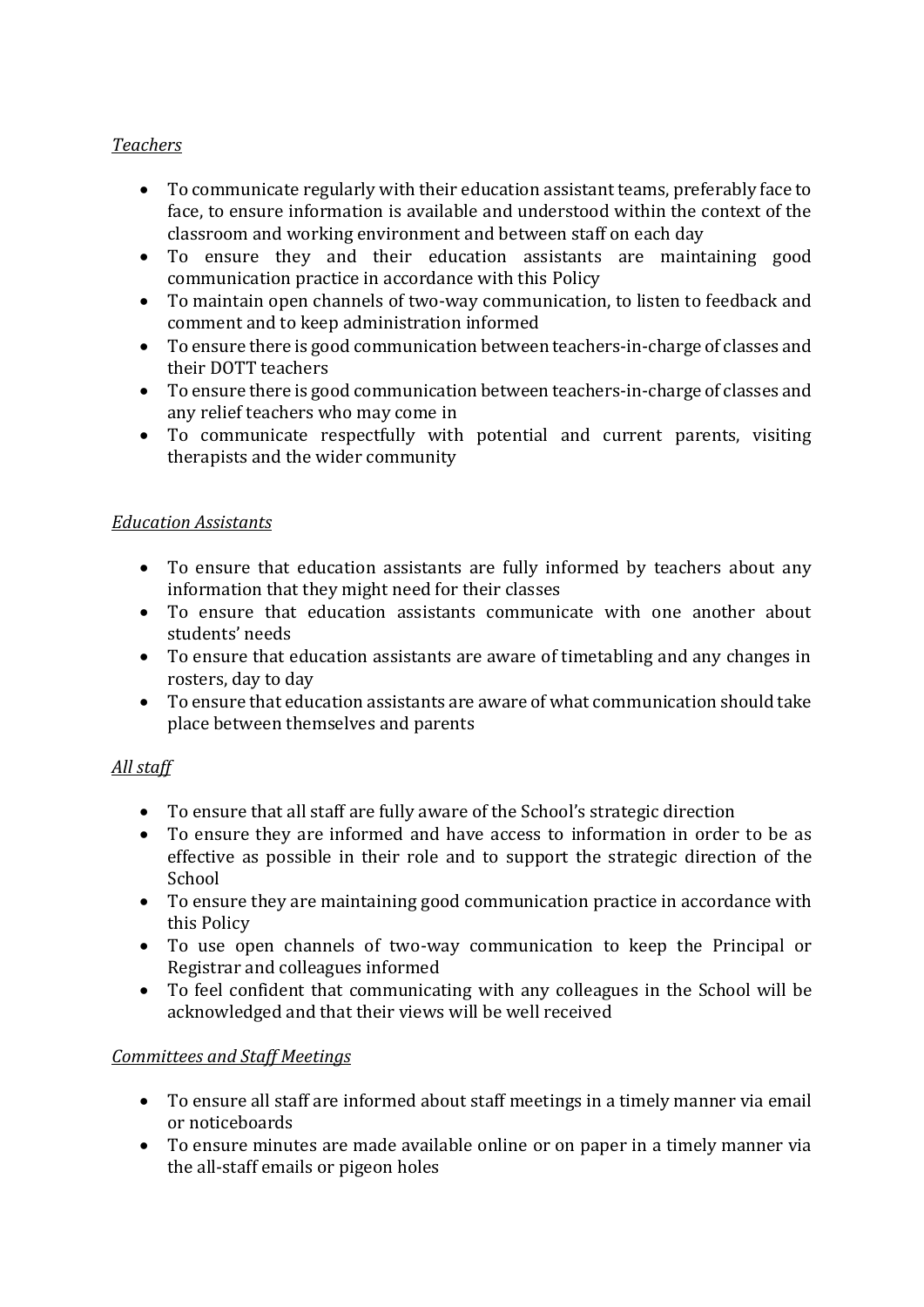- To ensure all staff are informed about any departmental communications and professional learning opportunities via email or on noticeboards
- To ensure all staff are informed about any daily changes to:
	- o staffing
	- o timetables
	- o rosters
	- o student information

# *Categories of information*

Different pieces of information will require different channels of communication and will be the responsibility of different people to disseminate. Here are the main categories of message within the School:

# *School management and strategic direction*

This includes information from the Principal and School Board regarding the overall management of the School and its strategic direction

- updates on regular activities or Finance Committee, School Board, School Board Subcommittee, Staff Meeting decisions
- new information and activities that need to be communicated to staff in a timely and appropriate manner

# *Day-to-day work related information*

This is the information staff members require to carry out their work day-to-day. It is the responsibility of individuals and their colleagues to communicate this information effectively.

# *School Information*

This is information that all staff or large groups of staff will benefit from and can be generated by any function within the School. Such information may be news items, forthcoming events, useful advice or more formal notices and is the responsibility of the administration (Principal or Registrar) to disseminate to all staff.

#### *Serious incidents*

The Emergency and Critical Incident Plan details what constitutes a serious incident. During a serious incident, the Principal (or Teacher who has been given Duty of Care in the absence of the Principal) and Registrar will be responsible for all communication and will advise relevant staff should assistance in communicating be required. Plans are in place for all effective channels of communication to be utilised where necessary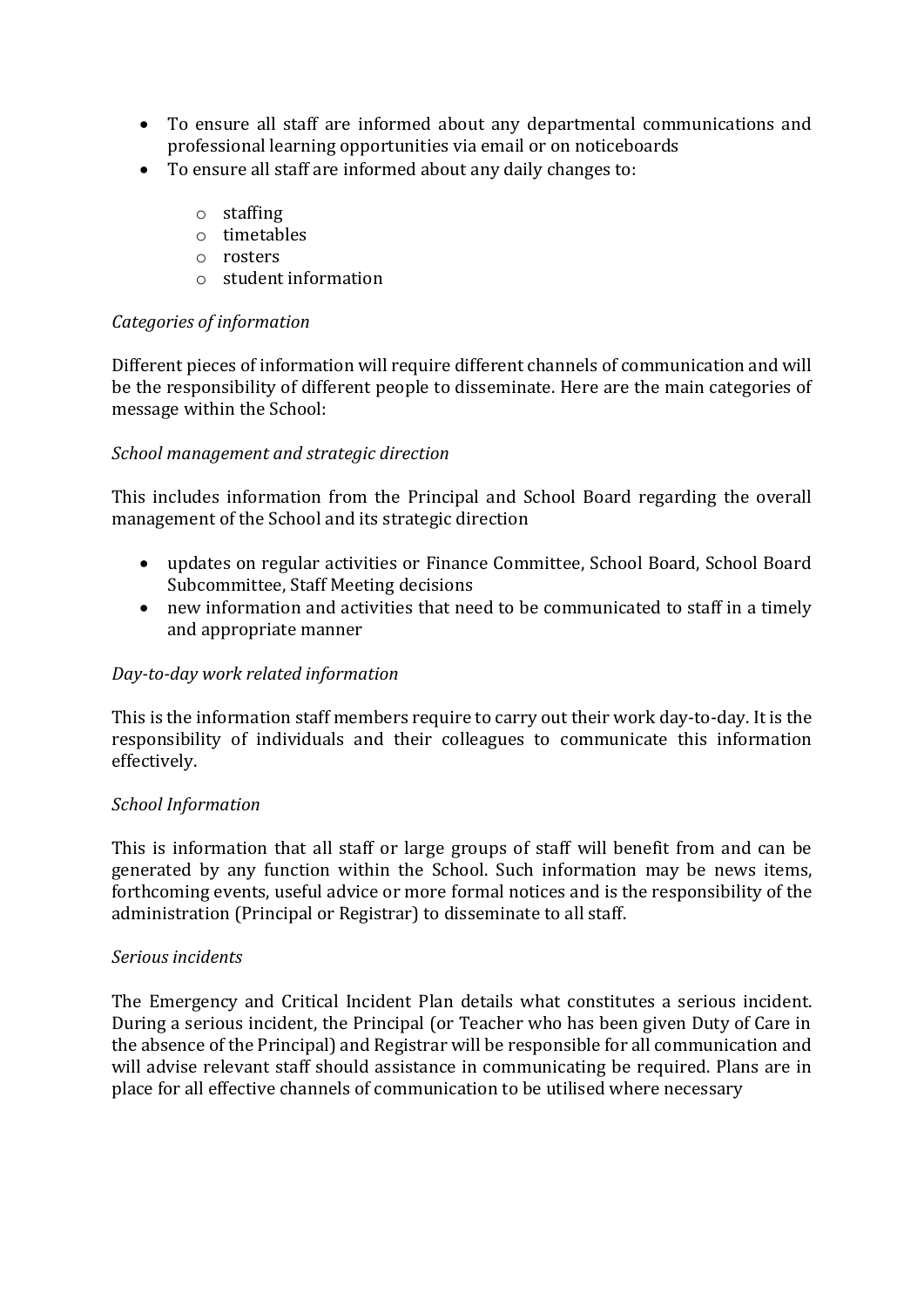# **Communication channels**

Here is a summary of the communication channels available to staff when communicating information.

#### *Face-to-face communication*

According to current research, face to face communication is by far the most effective method of staff communication. Staff at Mount Hawthorn ESC should use primarily faceto-face communication for individual communication whenever possible with:

- Principal
- Manager Corporate Services
- Teachers
- Education Assistants
- Parents/Carers
- Staff at other schools such as Mount Hawthorn Primary School
- Visiting Therapists
- School Psychologists
- Community

Teachers should ensure there are regular opportunities for face-to-face discussion with education assistants and their colleagues. Communicating in person with colleagues is considered to be the most beneficial method of ensuring information and knowledge are shared. The conversational nature allows for greater understanding of the context of the message and encourages reflection, questioning and feedback. Here are some instances of face-to-face communication within the School:

#### Prescribed communication

There are some school policies and processes where face-to-face communication is prescribed – for example the Performance Review process requires a one-to-one discussion, as does the Return to Work Policy and many others.

#### Strategic communication

In some circumstances, the Administration will require information to be disseminated through the School via teachers as quickly as possible and, as far as possible, via face toface meetings where understanding of the information can be assured and feedback can be gathered and discussed. It is vital that all staff receive this information within a given timescale and that all staff understand the intent and the outcomes of the information and are given an opportunity to discuss, comment and provide feedback. It is important that provision is made for staff who are not working on the day of the primary communication so that they are also kept informed at all times.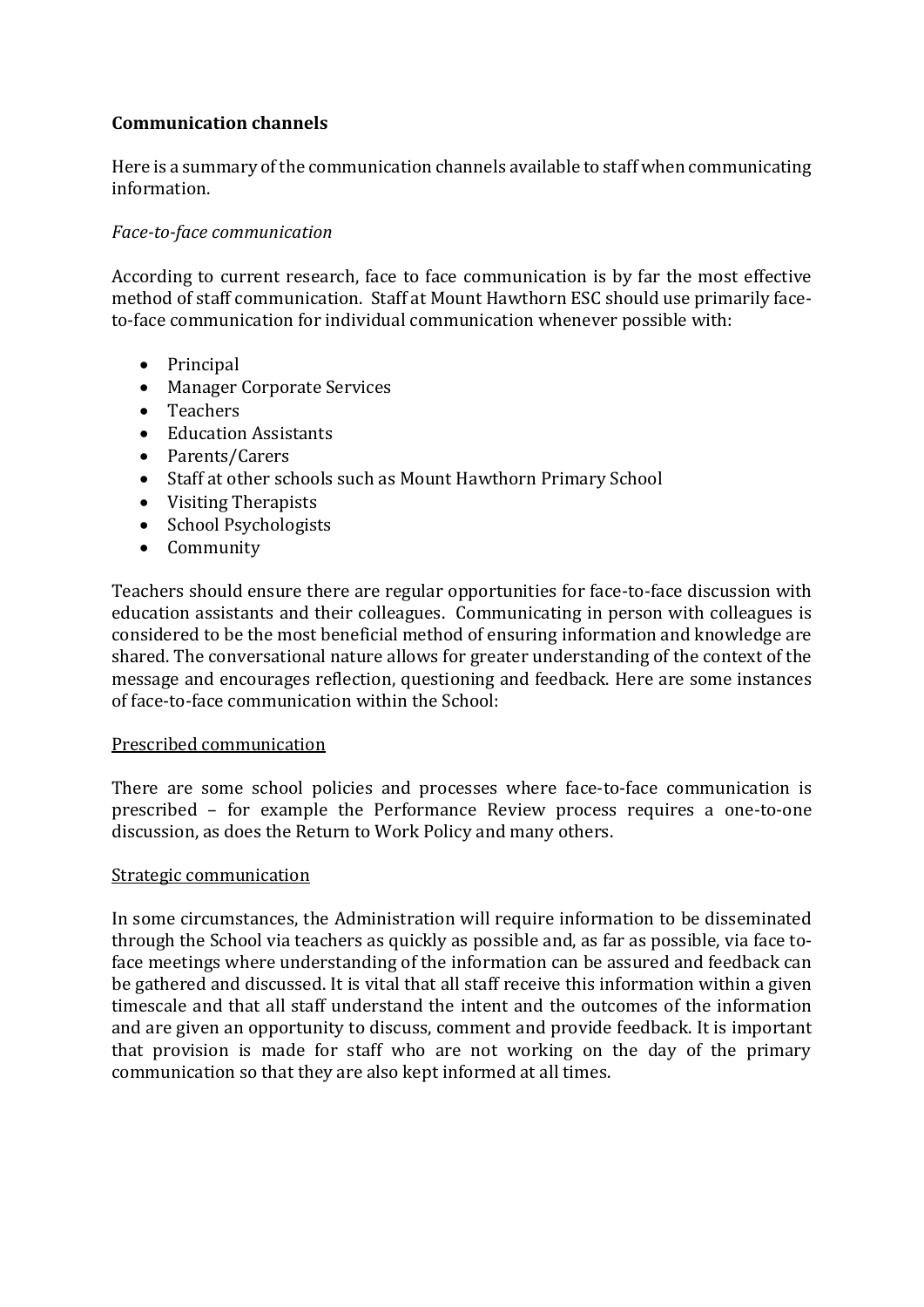# Communication between School Staff and Parents

Communication between teachers and parents is available at any time by appointment. Parents should not assume that the teacher is always available for an unplanned meeting at the start or end of the day.

Communication between education assistants and parents should be kept to a minimum and education assistants should encourage parents to make appointments to talk to teachers. Topics which can be briefly discussed by EAs and parents would include any general housekeeping such as whether they ate their lunch that day or used the toilet appropriately. Any more detailed information such as student progress in behaviour management, emotional regulation or curriculum knowledge should on all occasions be referred to the teacher.

# *ClassDojo*

Communication with parents using ClassDojo, a secure online service, can be used by teachers with their class parents, either individually or as a group. Photos can be shared with parents and two-way communication is possible. The Principal or MCS is also able to share information about the school or from outside the school, such as events or other information that might be useful to the student base, with all Dojo-user parents. Parents who opt not to use ClassDojo must always be informed using other methods such as texts, email or printed out and inserted into diaries.

#### All other face-to-face communication

In all other circumstances as part of the working environment, staff are encouraged as often as possible to meet with colleagues or use the telephone to discuss issues verbally, rather than relying on email or printed material.

Whilst it is important to manage the amount of time spent in meetings, well-managed meetings or discussions are an effective and efficient way of sharing knowledge, solving problems and ensuring common understanding and appreciation of issues.

Research suggests that face-to-face communication engenders greater trust and understanding than any other communication method. It is important therefore, that staff have opportunities for one-to-one and group meetings with colleagues and their line managers on a regular basis and that dialogue in those meetings is two-way.

# *Email*

Email is one of the most common methods of communicating, however it is often considered to be overused and inappropriate. Staff are reminded that general email communication remains the subject of the Department of Education Email Policy, Computer Use Regulations and the Code of Conduct, which provide details of appropriate use, email management, security and confidentiality.

All-staff email bulletins are sent by the Principal or Manager Corporate Services as needed. These may contain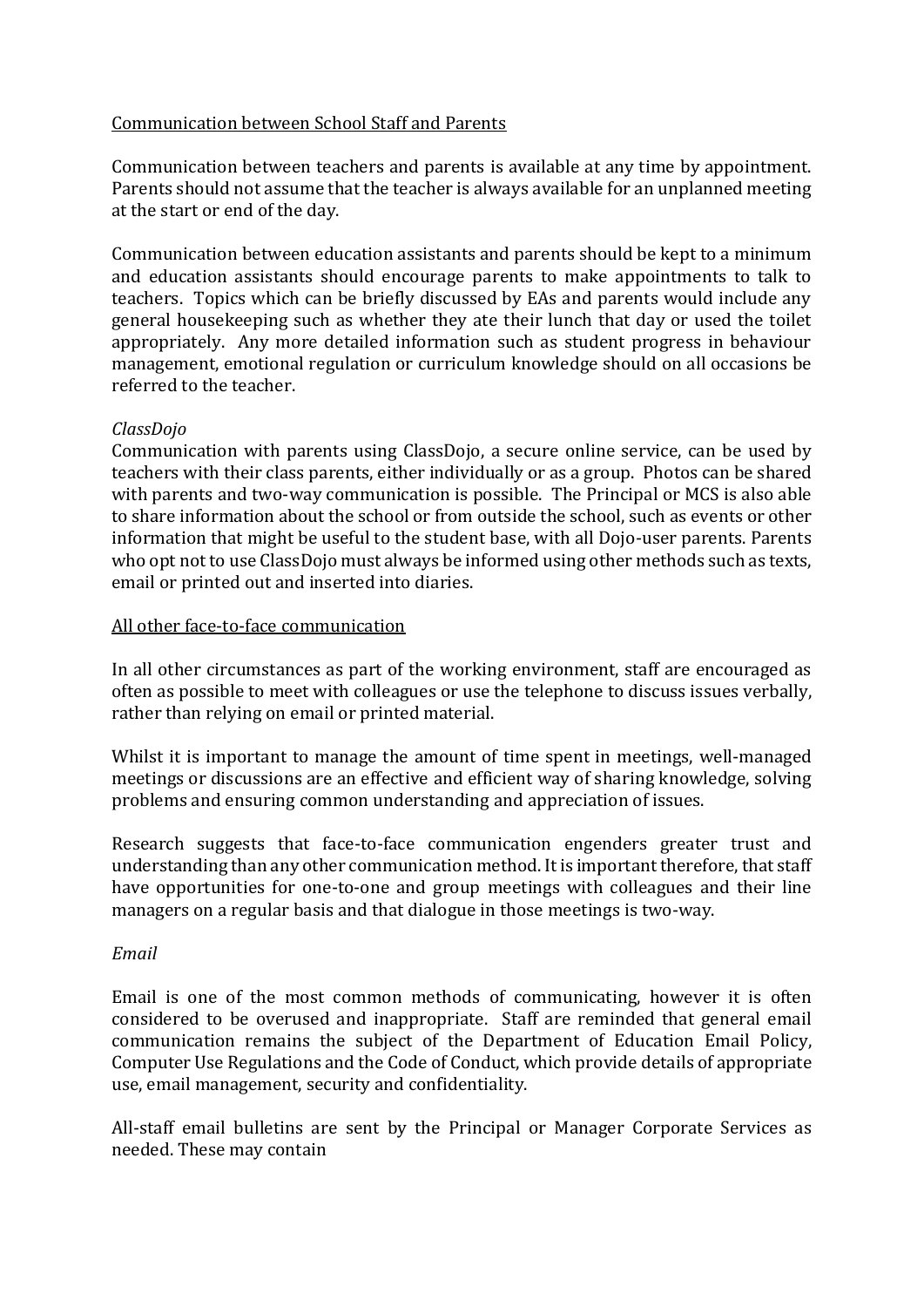- general information about the running of the school
- information that is being passed on from the Department and is relevant to staff
- professional learning opportunities
- advertising for equipment, resources, ideas, excursions that may be of benefit to students

# *Notice boards*

There are notice boards in the school in various places displaying information for various sets and subsets of staff:

- in the kitchen
- in the Conference Room
- in the classrooms

Administration (Principal and Manager Corporate Services) or Teachers who place notices on notice boards should ensure that information is advertised in a timely manner and, importantly, is removed when out of date.

#### *Social media and external websites*

Social media sites such as Facebook, Twitter and any other websites external to the Department of Education sites are **not** to be used as channels with which to communicate with and between staff about any school information at all.

# *Communicating with staff who have no access to internet or email*

There may be members of staff who do not have regular access to an internet connection such as via an iPad, PC or smart phone to check their email accounts, in which case they may be missing important information. Teachers should ensure that all EAs have some time during the week in their work hours, to check their email while at school. If an EA feels that they have insufficient time to check emails, they should inform the Principal or Manager Corporate Services of this. It is the responsibility of the Principal and Manager Corporate Services to ensure that either additional time is given to an EA or that information is passed to these staff in a timely manner, either verbally or in print. All staff emails will be kept to a brief and concise format to allow them to be easily read in print.

# *Communicating change*

Programmes of change within the School will be more widely understood and accepted if staff are aware of the programme as early as possible. An understanding of the objectives and an involvement in the process will help staff to accept and embrace change. Internal communication with all staff needs to be a consideration from the beginning of major projects within the School.

# *Professionalism in communication*

In all communications staff are reminded of their responsibility to serve the interests of the School and ensure appropriate content at all times. Communication is undertaken on